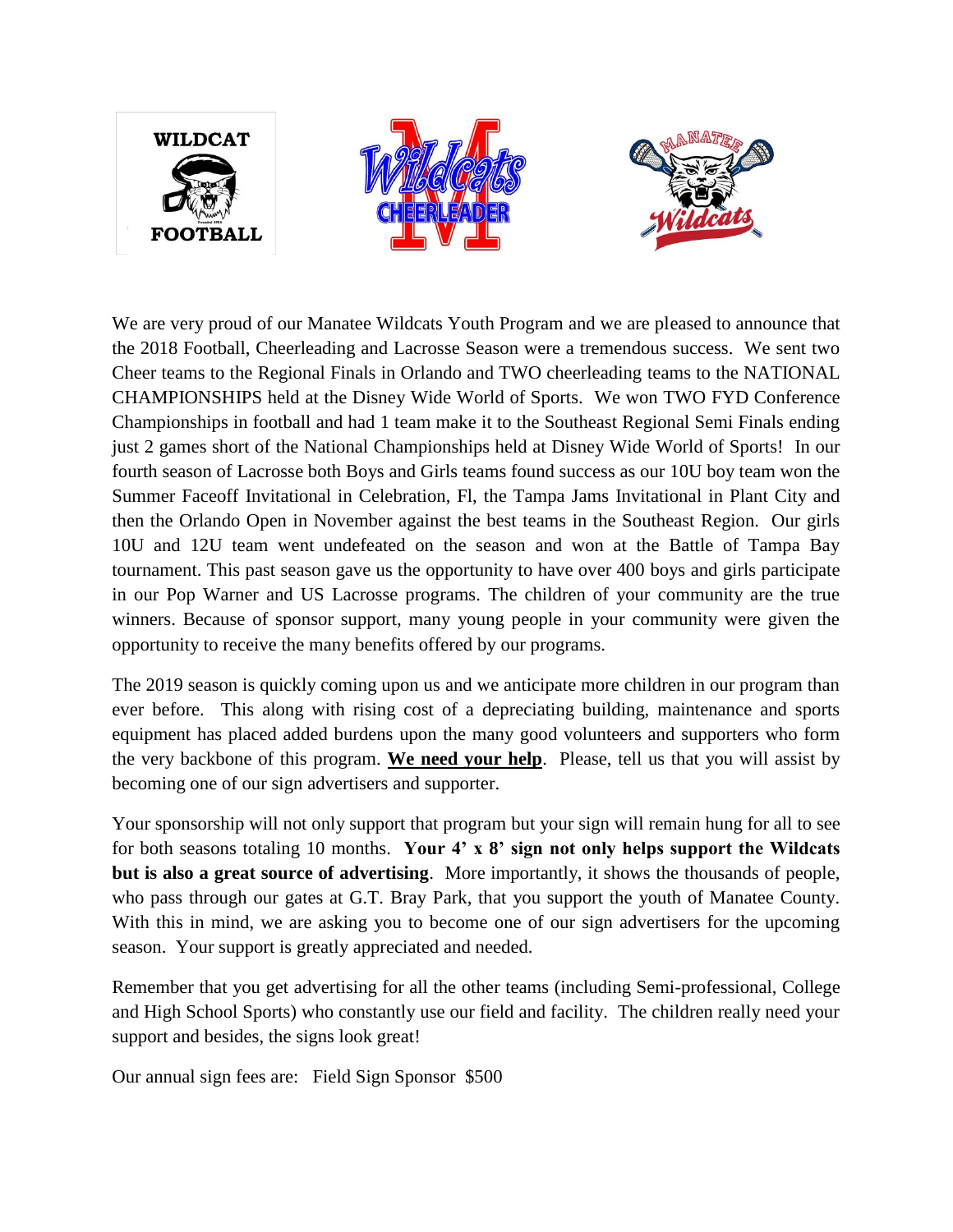

Your funds will go directly to the children of the Manatee Wildcats, many who need financial assistance as well as the funding for a new building to be used for an equipment storage area and locker room utilized by the youth of the Manatee Wildcats for film study and academic tutoring! Funds will also be utilized to repair and upgrade the current building, bathrooms and concession areas utilized by the Wildcats and the general public. The current facility was built nearly 40 years ago, and has been serviced and maintained by the Manatee Wildcats ever since. This will be our 34th season serving the families of our community and across the county. We have done so without paying a single penny for salaries as a 100% volunteer association and without a single penny received of government assistance.

## **We need your help**.

Kindly fill out the enclosed agreement and return it to us along with artwork/logo (include desired colors) and your sponsorship fee. Please email artwork in a VECTOR File ending in .AI to manateewildcatslax@aol.com .You may also simply attach a business card and we will design it for you. If you have any questions please feel free to write me at the below address or give our league a call at (941) 545-7342.

Thank you very much for your support

**4301 32nd Street W., Suite B20, Bradenton, FL 34205**